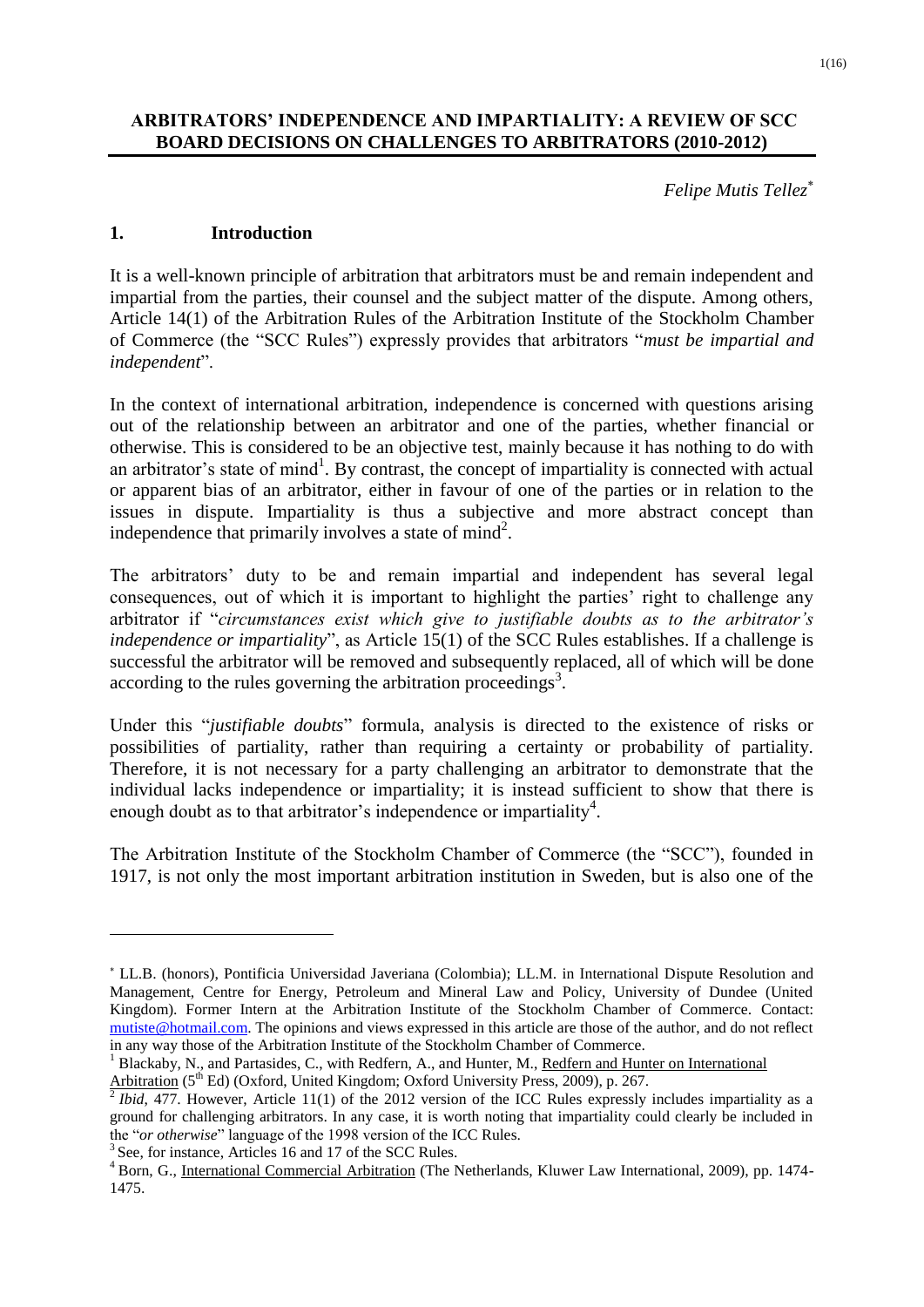leading institutions at the international level<sup>5</sup>. The SCC is composed of a Secretariat and a Board. While the former provides a trained staff for administration of cases, the latter has the authority to take all relevant decisions for the proceedings, including all challenges against arbitrators<sup>6</sup>.

Between January 2010 and November 2012 the SCC had several cases in which a party challenged one or more arbitrators. The variety of circumstances giving rise to arbitrator challenges, the legal arguments advanced by the parties in order to support their positions and the implications of the decisions taken by the SCC Board provide evidence that this subject deserves further analysis and study.

The purpose of this article is to review the decisions taken by the SCC Board from January 2010 to November 2012 when deciding challenges to arbitrators. In order to do so, part two of the paper will discuss SCC practice on challenges to arbitrators. This discussion is complemented by a brief commentary on the applicability of the 2004 International Bar Association Guidelines on Conflict of Interest in International Arbitration (the "IBA Guidelines") to cases administered by the SCC. Part three conducts a case study that examines nine (9) cases in which the SCC Board had to decide a challenge to an arbitrator. Finally, this article concludes in part four by arguing that the SCC has developed some firm and consistent practices on challenges to arbitrators.

## **2. SCC Practice on Challenge to Arbitrators**

## **2.1.** SCC Rules and Practice

The SCC has no pre-established list from which arbitrators must be selected. Therefore, under the SCC Rules the parties may appoint any person of any nationality or profession as arbitrator, provided that the latter is and remains "*impartial and independent*" 7 .

Pursuant to the SCC Rules, an arbitrator must disclose any circumstances which may give rise to justifiable doubts as to his/her impartiality or independence<sup>8</sup>. For that purpose, the SCC provides each arbitrator with a standardized Confirmation of Acceptance form. By filling in and signing this form the arbitrator confirms his/her independence and impartiality. Additionally, the arbitrator must corroborate his/her availability throughout the anticipated duration of the case, by stating that he/she can and will dispose the time necessary for the expeditious and practical resolution of the case<sup>9</sup>. It is worth noting that this duty to disclose is an on-going one that remains with the arbitrator throughout the course of the proceedings.

The Secretariat provides all parties with a copy of the arbitrators' Confirmation of Acceptance. If the arbitrator does not have any circumstance to disclose, the Confirmation of Acceptance is sent out when the Secretariat refers the case to the arbitral tribunal<sup>10</sup>. However,

<u>.</u>

<sup>&</sup>lt;sup>5</sup> Hobér, K., International Commercial Arbitration in Sweden (Oxford, United Kingdom; Oxford University Press, 2011), p. 9.

<sup>6</sup> See Articles 15 and 16 of the SCC Rules.

<sup>7</sup> Articles 13 and 14 of the SCC Rules.

 $8 \text{ Article } 14(2)$  of the SCC Rules.

<sup>9</sup> Lindström, N., *Challenges to Arbitrators – Decisions by the SCC Board during 2008-2010* (at [http://www.skiljedomsföreningen.se/\\$2/file/challenges-to-arbitrators-decisions-by-the-scc-board-during-](http://www.skiljedomsföreningen.se/$2/file/challenges-to-arbitrators-decisions-by-the-scc-board-during-20081.pdf)

[<sup>20081.</sup>pdf\)](http://www.skiljedomsföreningen.se/$2/file/challenges-to-arbitrators-decisions-by-the-scc-board-during-20081.pdf) (last visited on November 21, 2012), p. 2.

<sup>&</sup>lt;sup>10</sup> Pursuant to Article 18 of the SCC Rules.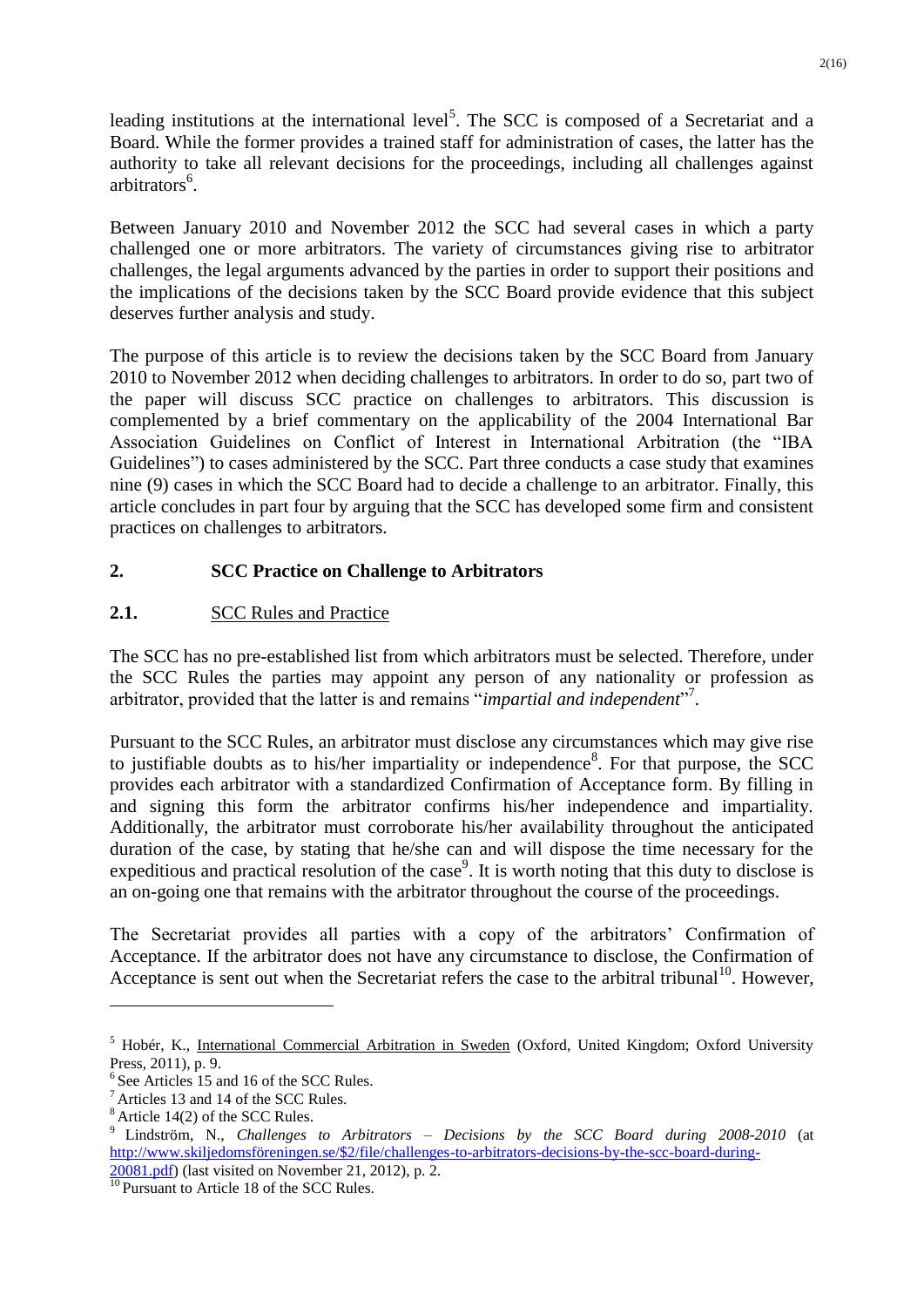if the arbitrator has disclosed any circumstance, the Confirmation of Acceptance is immediately sent out to each party and to the other arbitrators $^{11}$ .

An arbitrator's disclosure may not produce any consequence at all: on the one hand, because the SCC does not act *ex officio* in situations where a disclosure has been made; on the other, because the parties may consider that the circumstances disclosed by the arbitrator do not compromise his/her independence or impartiality, so no challenge would be filed. Put differently, it is up to the parties to assess the significance of the circumstances disclosed by the arbitrators and file a challenge whenever they conclude that there are justifiable doubts as to arbitrator independence or impartiality<sup>12</sup>. Additionally, a party may challenge an arbitrator based on the latter's lack of qualifications agreed upon by the parties $^{13}$ .

The SCC Rules establish a special procedure for dealing with challenges to arbitrators<sup>14</sup>. A party wishing to do so has to submit a written statement to the Secretariat within fifteen (15) days as from the date when the circumstances giving rise to the challenge became known to that party. Failure to submit a challenge within this deadline is considered a waiver of the right to challenge<sup>15</sup>. In order to prevent unnecessary obstruction of the proceedings, the SCC Rules provide that a party can only challenge an arbitrator whom it has appointed or in whose appointment it has participated for reasons of which it becomes aware after the appointment was made $^{16}$ .

Pursuant to Article 15(3) of the SCC Rules, the Secretariat notifies the parties and the arbitrators of the challenge and gives them an opportunity to submit comments thereon. Normally, the Secretariat asks to receive comments within seven (7) days. In any case, the Secretariat may give the parties the opportunity to submit further statements before the matter is presented to the SCC Board  $^{17}$ . If the other party agrees to the challenge, the arbitrator must resign, whereas in all other cases the SCC Board makes the decision on the challenge<sup>18</sup>.

After receiving comments or after the time set for submitting comments has passed, the SCC Board decides upon the challenge. The decision is taken on the basis of the written submissions, so no hearings are held by the SCC at this stage<sup>19</sup>. As a general rule, the SCC Board does not state reasons for its decision and the decision is final<sup>20</sup>. The fact that the SCC

<u>.</u>

 $11$  Lindström, *op cit*. note 9, p. 2.

<sup>12</sup> Lindström, *op cit*. note 9, p. 4.

 $13$  Article 15(1) of the SCC Rules. It is worth mentioning that this ground for challenge is also included in Article 12 of the UNCITRAL Model Law. *See* Magnusson, A., and Shaughnessy, P., *The 2007 Arbitration Rules of the Arbitration Institute of the Stockholm Chamber of Commerce*, 3 Stockholm International Arbitration Review 33 (2006), p. 43.

<sup>14</sup> Hobér, *op cit*. note 5, p. 169.

<sup>&</sup>lt;sup>15</sup> Articles 15(1) and 15(2) of the SCC Rules.

<sup>16</sup> Article 15(1) of the SCC Rules. See Hobér, *op cit*. note 5, p. 170.

<sup>17</sup> Lindström, *op cit*. note 9, p. 4-5.

 $18$  Article 15(4) of the SCC Rules.

<sup>19</sup> Hobér, *op cit*. note 5, p. 170.

 $20$  In Sweden, this means that a court will dismiss a motion to appeal a decision following a challenge under the SCC Rules. However, it is important to note that, under Swedish law, decisions by the SCC Board following a challenge are final only in matters referred to in Section 8 of the Swedish Arbitration Act. This means that a decision by the SCC Board following a challenge due to lack of agreed qualifications of an arbitrator is not final under Swedish law, i.e. this ground may, notwithstanding a decision by the SCC Board, serve as a ground for challenge of the arbitral award pursuant to Article 34 of the Swedish Arbitration Act. *See* Magnusson and Shaughnessy, *op cit*. note 13, p. 43.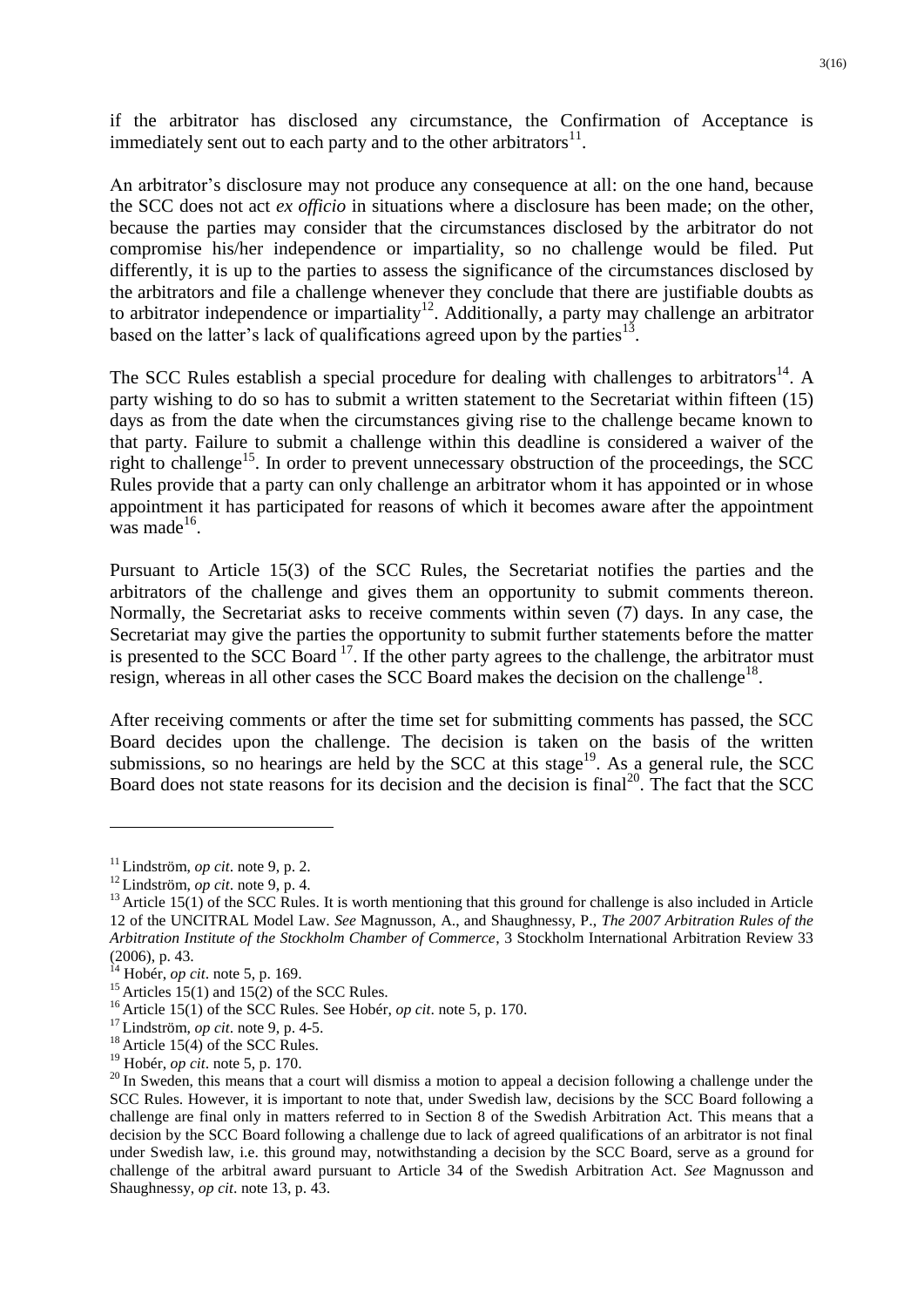Board does not state reasons for its decisions means, in practice, that the parties and the arbitrators, including the challenged arbitrator(s), would only be notified of the decision and not of the reasons or arguments in which the decision is supported $^{21}$ . Moreover, for reasons of confidentiality decisions adopted by the SCC Board, including those on challenge to arbitrators, are not published or available to the public<sup>22</sup>

Not without reason has this 'lack' of reasoning of the SCC Board's decisions been subject to criticism<sup>23</sup>. Nevertheless, each decision taken by the SCC Board is preceded by a thorough analysis of the case and its circumstances in light of the SCC Rules and practice, Swedish law and cases (when applicable) and the IBA Guidelines. More often than not SCC Board decisions on challenges to arbitrators involve complex discussions and debates among its members which, among others, guarantee that the outcome decision is taken after all arguments and positions have been duly considered and weighed.

If the SCC Board decides to sustain a challenge to an arbitrator, the latter is released from appointment and it would be necessary to replace that arbitrator. According to Article 17 of the SCC Rules, if the arbitrator being replaced was appointed by a party, that party should appoint the new arbitrator, unless otherwise deemed appropriate by the SCC Board. In all other cases, the new arbitrator will be appointed by the SCC Board.

## **2.2.** Applicability of the IBA Guidelines to SCC practice

SCC practice has evidenced how the IBA Guidelines have gained general acceptance as a non-binding set of principles with which most parties and arbitrators seek to comply. Indeed, on the one hand, the IBA Guidelines are relied upon heavily by parties challenging arbitrators and those defending such challenges before the SCC. On the other hand, it is fair to assume that the SCC Board usually bears in mind the IBA Guidelines when deciding on challenges to arbitrators $^{24}$ .

Even though the IBA Guidelines have not been applied *strictu senso*, they have provided useful guidance for the SCC Board when dealing with difficult and complex questions relating to the impartiality and independence of arbitrators. It would therefore seem reasonable to assume that the IBA Guidelines will continue to play an important role in SCC practice on challenges to arbitrators<sup>25</sup>.

Whilst the IBA Guidelines are clearly taken into account by the SCC Board when deciding challenges to arbitrators, they are by no means exclusive, especially since not all challenges received by the SCC concern circumstances contemplated by the Guidelines, as will be seen below. In any case, as the chair of the IBA Taskforce on the Guidelines observed, they are a "*useful compendium of the views of international practitioners and internationally accepted* 

<u>.</u>

 $^{21}$  In this regard, it is noteworthy that since 2006 the LCIA decided to publish challenge decisions in a suitable edited form. Additionally, under the ICSID Rules decisions on challenges to arbitrators are reasoned and usually publicly available. See Blackaby and Partasides, with Redfern and Hunter, *op cit*. note 1, pp. 279-280. According to Article 46 of the SCC Rules.

<sup>&</sup>lt;sup>23</sup> Hobér, *op cit*. note 5, 171. Also see Madsen, F., Commercial Arbitration in Sweden (Oxford, United Kingdom; Oxford University Press, 2007), p. 133.

<sup>24</sup> Blackaby and Partasides, with Redfern and Hunter, *op cit*. note 1, pp. 271-272.

<sup>25</sup> Hobér, *op cit*. note 5, p. 165.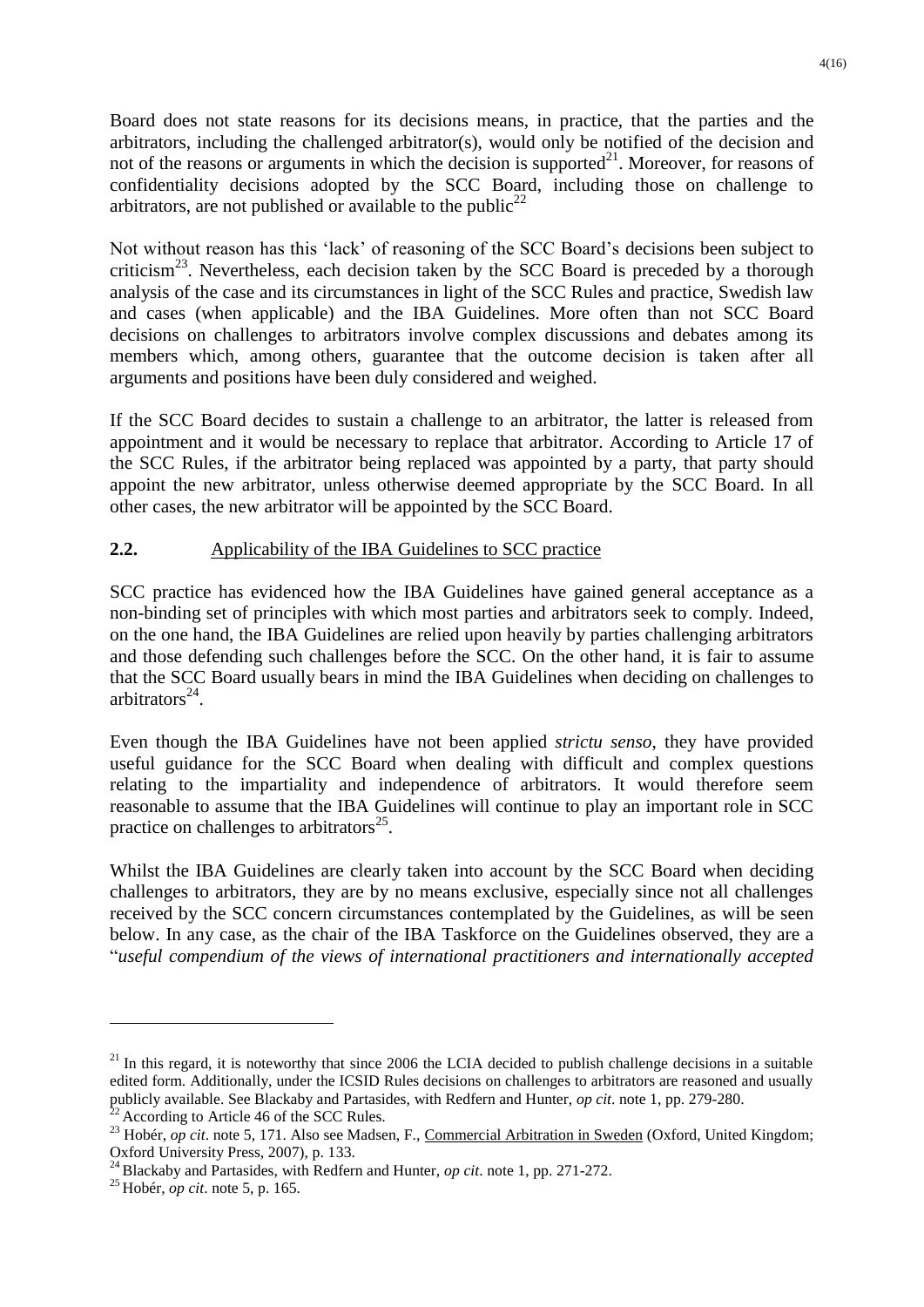*practices*" and "*the first port of call for many international practitioners' in dealing with*  arbitrator challenges<sup>",26</sup>.

## **3. SCC CASE STUDIES (2010 – 2012)**

This part of the paper will analyse nine (9) cases in which, during the 2010-2012 period, an arbitrator was challenged before the SCC. The purpose is not only to review the decisions taken by the SCC Board, but also to examine the arguments presented by the parties, both the objecting and the opposing one, and, where possible, by the challenged arbitrator and by his/her co-arbitrators.

## **3.1.** Challenges Dismissed by the SCC Board

**3.1.1.** *Arbitration U 115/2010*

## **Nationality of the Parties**

Claimants: United States Respondent: Russia

**Seat of Arbitration** Stockholm

## **Nationality of the Arbitrators**

Chairperson: Switzerland Arbitrator appointed by Claimant: Sweden Arbitrator Appointed by Respondent: Russia

## **Nationality of Counsel**

Claimants: Canada / Russia / United Kingdom Respondent: Sweden / Russia

## **Applicable Rules**

UNCITRAL Arbitration Rules

**Language** English

## **Background**

1

Claimant commenced arbitration pursuant to the UNCITRAL Arbitration Rules seeking damages for various alleged breaches of a joint venture agreement entered between the **Parties** 

## **Challenge by Claimant to the Arbitrator Appointed by Respondents**

Claimant challenged the arbitrator appointed by Respondent based on his close personal relationship with Respondents' counsel, with whom the arbitrator had written several legal books and articles. Moreover, they were professors at the same University. According to Claimant, in one of their joint works the arbitrator and Respondents' counsel adopted a

<sup>26</sup> Blackaby and Partasides, with Redfern and Hunter, *op cit*. note 1, p. 272.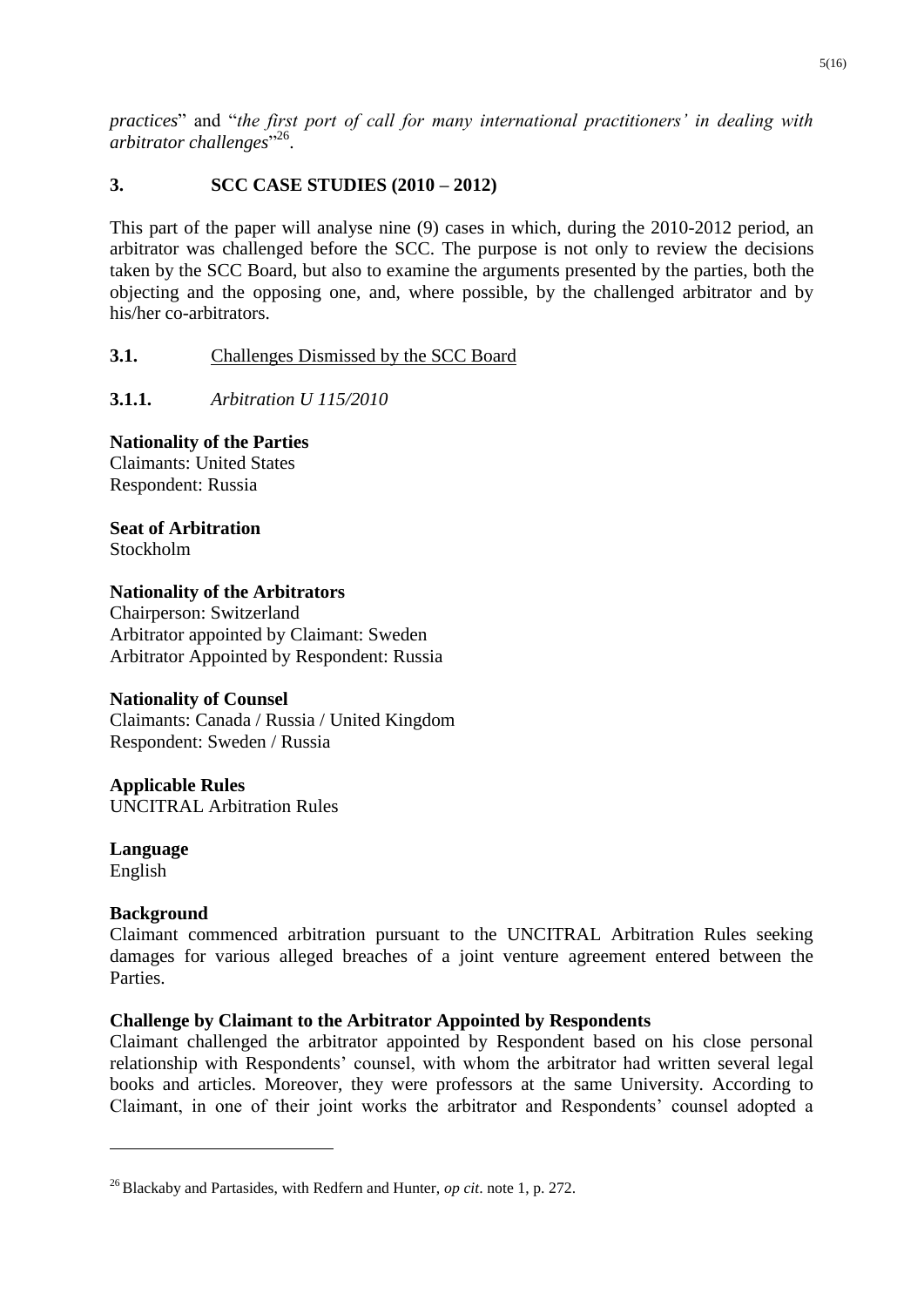position concerning one of the Respondents, which was prejudicial for the Claimant in this dispute.

Moreover, Claimant asserted that the arbitrator is a state official in the country in which Respondents are incorporated, and that he actually receives financial support from one of the Respondents. In addition, Claimant accused the arbitrator of failing to disclose all these circumstances.

## **Respondents' Reply**

Respondents denied the existence of personal or joint financial relationships between the arbitrator and its counsel, as they explained that academic publications are not subject to disclosure and are listed on the IBA Guidelines Green List. Furthermore, according to Respondents the quotations from the book made by Claimant were taken out of context and represent the authors' retelling of a court decision.

On the other hand, Respondents explained that the arbitrator's employer is the central state, which was not a party to this dispute, that the circumstances supposedly not disclosed by the arbitrator were not subject to disclosure, and that the non-disclosure in itself is not a ground for disqualification.

## **Arbitrator's reply to the challenge**

The arbitrator did not submit any comment on the challenge.

## **Decision by the SCC Board**

The SCC Board decided to dismiss the challenge.

## **3.2.** Challenges Sustained by the SCC Board

**3.2.1.** *Arbitration V 068/2010*

## **Nationality of the Parties**

Claimant: Sweden Respondent: Netherlands Antilles

**Seat of Arbitration** Stockholm

#### **Nationality of the Arbitrators**

Chairperson: United States Arbitrator appointed by Claimant: Sweden Arbitrator Appointed by Respondent: Sweden

**Nationality of Counsel** Claimants: Sweden Respondent: Sweden

**Applicable Rules** SCC Rules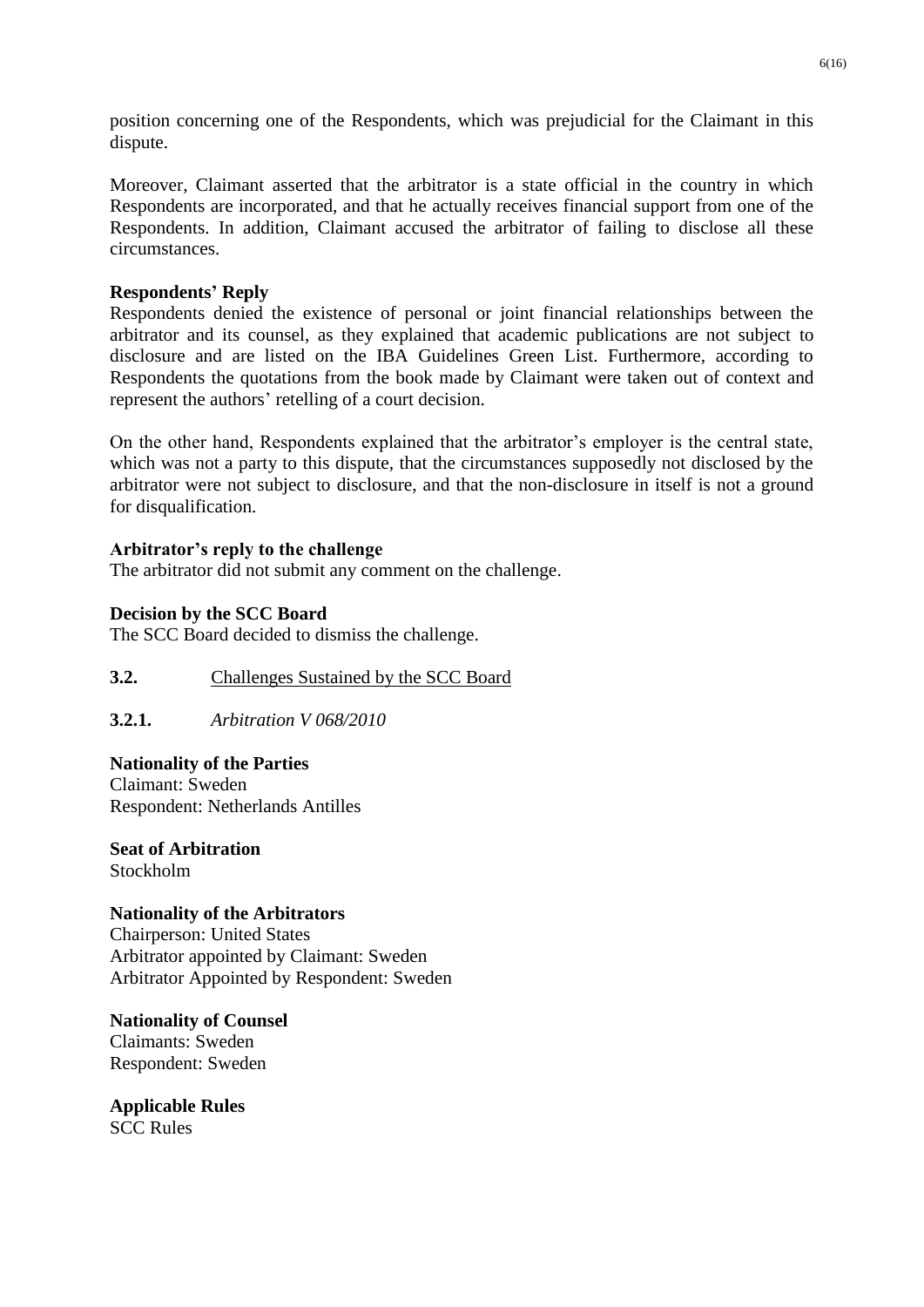# **Language**

English

## **Background**

Claimant granted Respondent a licence to use certain software developed by the former for operation of the latter's business. Afterwards, Respondent claimed that, in order to approach clients, a competitor was illegally using user data belonging to Respondent. Respondent also argued that the competitor operated under an agreement entered into with a sister company of Claimant. Respondent further asserted that Claimant knew about the competitor's alleged use of illegal data. Claimant rejected the allegations and no further action was taken.

Later, the original license agreement was replaced with a new one, with similar terms but with certain differences, particularly regarding choice of law and dispute settlement provisions. Respondent's old allegations against Claimant restarted and the former threatened to initiate court proceedings against the latter due to breach of the licence agreement, unless a certain amount of money was paid. In view of this background, Claimant initiated SCC arbitration seeking a declaration that it had not breached the licence agreement.

## **Challenge by Respondent to the Arbitrator Appointed by Claimant**

Respondent challenged the arbitrator appointed by Claimant based on the fact that, in the arbitrator's Confirmation of Acceptance, he disclosed that his law firm has had two (2) matters for and two (2) matters against Claimant. Additionally, Respondent asserted that the arbitrator had been personally involved with the claimant concerning a corporate transaction which took place no more than three (3) years ago, thus falling within the circumstance outlined in paragraph 3.1.2 of the IBA Guidelines Orange List.

## **Claimant's Reply**

Claimant did not make any comments or submissions concerning this challenge.

## **Arbitrator's reply to the challenge**

The arbitrator explained that the four (4) matters that his law firm had for and against Claimant were concluded more than three (3) years prior to his nomination as arbitrator, thus not covered by the requirements of paragraph 3.1.4 of the IBA Guidelines Orange List. Regarding the corporate transaction, the arbitrator explained that his law firm acted in a complex transaction concerning rules and regulations in connection with tender offers.

#### **Decision by the SCC Board**

The SCC Board sustained the challenge. The arbitrator was consequently released from appointment.

## **3.2.2.** *Arbitration V 190/2010*

**Nationality of the Parties** Claimant: Belarus Respondent: Poland

**Seat of Arbitration** Stockholm

**Nationality of the Arbitrators**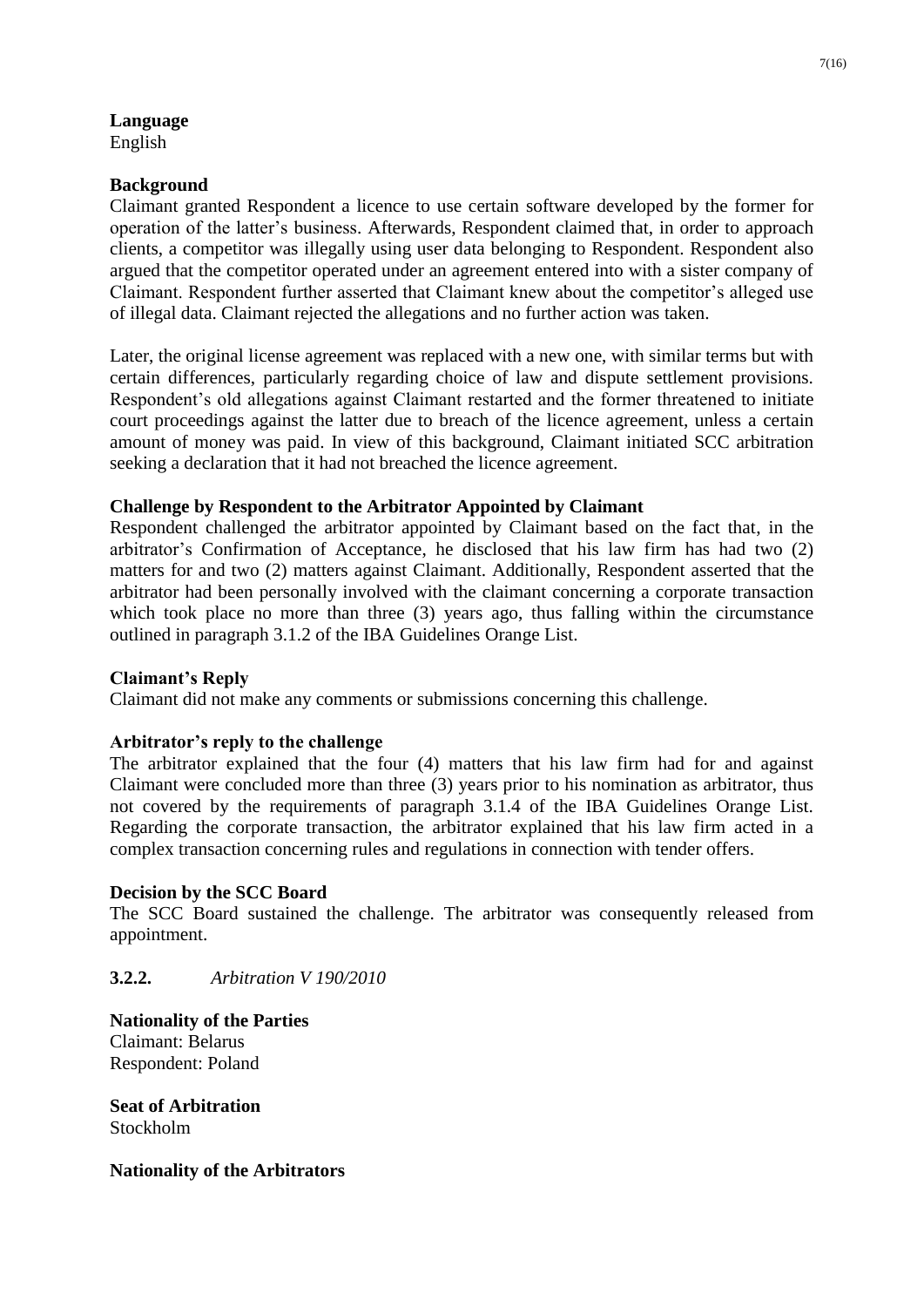Chairperson: Sweden Arbitrator appointed by Claimant: Russia Arbitrator Appointed by Respondent: Poland

**Nationality of Counsel** Claimants: Belarus Respondent: Poland

**Applicable Rules** SCC Rules

**Language** English

#### **Background**

Respondent and a third party entered into a contract for delivery of certain equipment to Claimant. Claimant was mentioned in the contract as a lease holder. Since the purchase was financed by a third party, that third party and Claimant entered into a leasing agreement concerning the equipment.

Claimant commenced SCC arbitration arguing that it acquired ownership to the equipment and that it had the rights under the delivery contract as if it were a party to that agreement. Claimant further asserted that the delivered equipment was faulty and requested damages and costs under the delivery contract.

#### **Challenge by Claimant to the Arbitrator Appointed by Respondent**

Claimant challenged the arbitrator appointed by Respondent alleging that the arbitrator owns a company that negotiated the delivery of similar equipment as with Claimant. The arbitrator's company's offer was turned down by Claimant in favour of Respondent's offer. After Respondent's failure to repair the faulty equipment, Claimant turned to the arbitrator's company and to the arbitrator personally for a proposal for elimination of the defects, although the arbitrator's offer was rejected again. Claimant considered that the arbitrator's involvement in the subject of the dispute and awareness of commercial and technical details of the relationship between the parties undermined his independence and impartiality.

#### **Respondent's Reply**

Respondent objected to the challenge arguing that the market for this kind of equipment is narrow and the companies and their directors recognised each other on a commercial basis.

#### **Arbitrator's reply to the challenge**

Although the arbitrator did not deny that his company was involved in the bidding process, he explained that his company did not made any offer concerning the reparation works. Accordingly, his impartiality and independence were confirmed.

#### **Decision by the SCC Board**

The SCC Board sustained the challenge. The arbitrator was consequently released from appointment.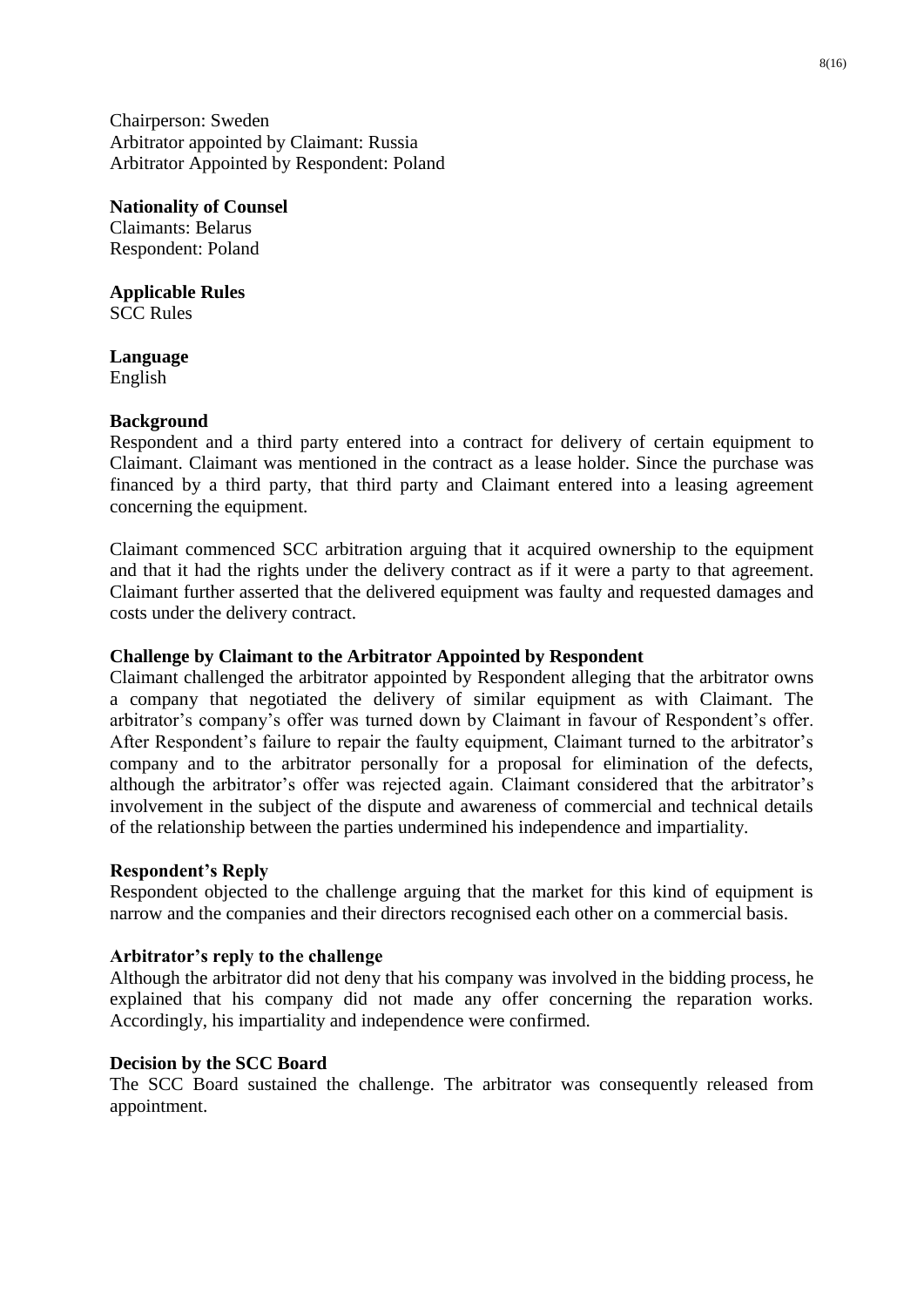## **3.2.3.** *Arbitration V 124/2011*

**Nationality of the Parties** Claimant: Sweden Respondent: Sweden

**Seat of Arbitration** Stockholm

#### **Nationality of the Arbitrators**

Chairperson: Sweden Arbitrator appointed by the Claimant: Sweden Arbitrator appointed by the Respondent: Sweden

## **Nationality of Counsel**

Claimant: Sweden Respondent: Sweden

#### **Applicable Rules** SCC Rules

#### **Language** Swedish

## **Background**

The Parties entered into an agreement by means of which Claimant would lease some equipment to Respondent. Claimant commenced SCC arbitration arguing that Respondent's facilities had several defects which, in turn, caused damage to Claimant's equipment.

## **Challenge by Respondent to the Arbitrator Appointed by Claimant**

Respondent challenged the arbitrator appointed by Claimant based on the fact that, in her Confirmation of Acceptance, the arbitrator stated that her law firm had/ had had matters for and against Respondent and one of its subsidiary companies. Although the arbitrator explained that these matters were not handled/had not been handled by her but by other persons at the law firm, Respondent explained that it is typically assumed that confidence in an arbitrator's impartiality is diminished if the law firm with which the arbitrator is working has matters for or against one of the parties in the dispute.

#### **Claimant's Reply**

Claimant submitted that it relied upon the arbitrator's judgement that there was no conflict of interest.

#### **Arbitrator's reply to the challenge**

The arbitrator acknowledged that indeed it is typically assumed that the confidence of an arbitrator's impartiality is diminished if the law firm in which the arbitrator is working has matters for or against one of the parties in the dispute. However the circumstance that her law firm had acted both for and against Respondent and a subsidiary shows a balance relative to Respondent's corporate group. The arbitrator also emphasized that the case law referred to by Respondent was appealed and therefore was not final.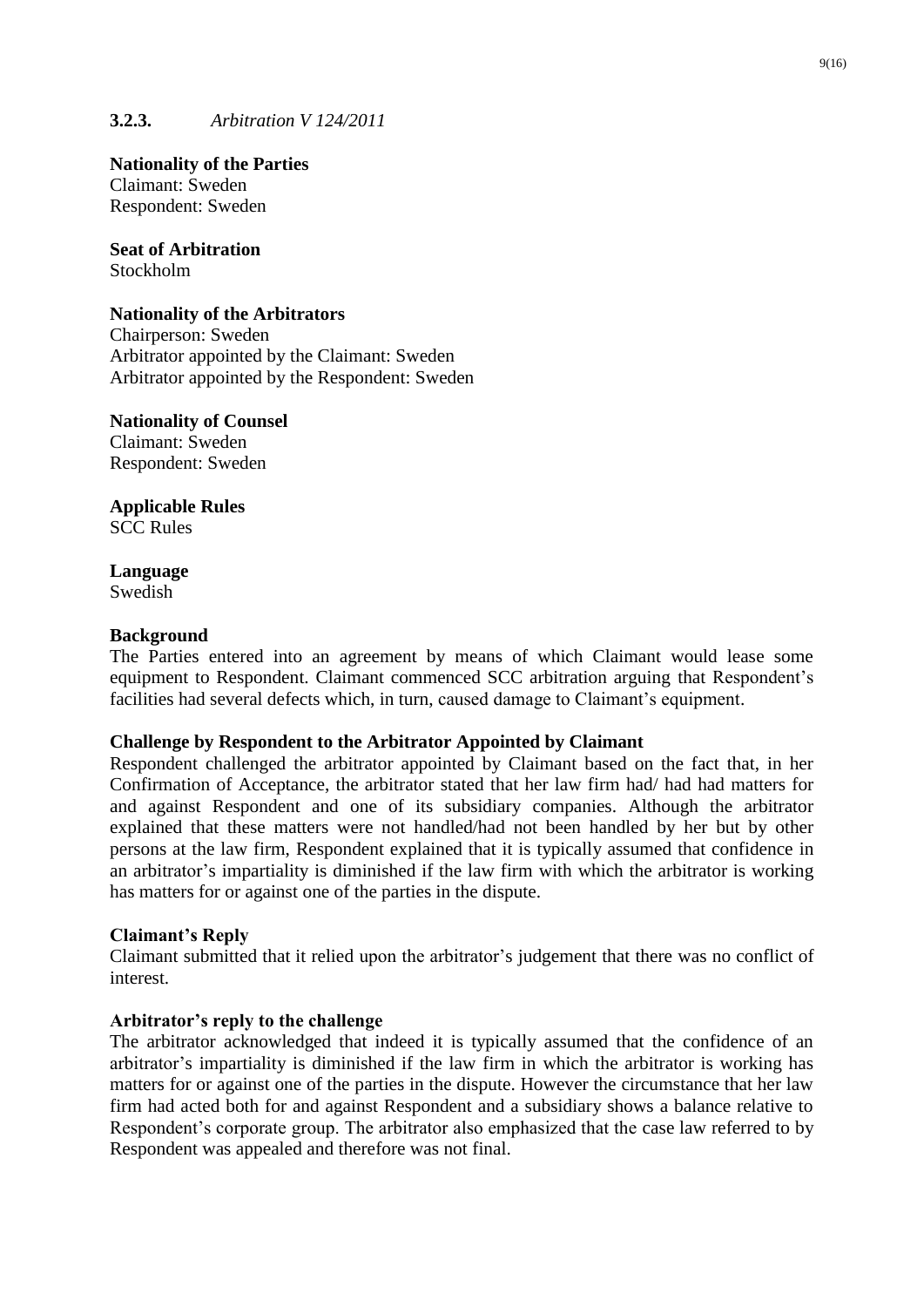#### **Decision by the SCC Board**

The SCC Board sustained the challenge. The arbitrator was consequently released from appointment.

**3.2.4.** *Arbitration V 170/2011*

**Nationality of the Parties** Claimant: Sweden Respondent: Great Britain

**Seat of Arbitration** Stockholm

**Nationality of the Arbitrators** Chairperson: Sweden Arbitrator appointed by the Claimant: Sweden Arbitrator appointed by the Respondent: Sweden

#### **Nationality of Counsel**

Claimant: Sweden Respondent: Sweden

**Applicable Rules** SCC Rules

**Language** English

#### **Background**

Claimant entered into a supply agreement with a third party for production of certain products. The third party assigned all its rights and obligations under the supply agreement to Respondent. Afterwards, Respondent terminated the supply agreement, questioned the exclusive nature of Claimant's right to manufacture the products and contracted another manufacturer. Claimant then commenced SCC arbitration seeking damages for breach of the exclusivity clause.

#### **Challenge by Respondent to the Arbitrator Appointed by Claimant**

Respondent challenged the arbitrator appointed by Claimant based on the fact that, as disclosed by the arbitrator in his Confirmation of Acceptance, his law firm had advised both Claimant and its major shareholder in several matters. According to Respondent, these circumstances call the arbitrator's independence and impartiality into question objectively speaking, and so he should be released from appointment.

#### **Claimant's Reply**

Claimant submitted that national courts have only considered justifiable doubts as to the independence and impartiality of an arbitrator to exist where a law firm has a significant commercial relationship with any of the parties. In Claimant's opinion, the issues complained about had been of very limited scope and commercially irrelevant to the arbitrator's law firm. No obligation of loyalty or interest between Claimant and the law firm had arisen from the issues complained about. Claimant emphasised that neither the law firm nor Claimant had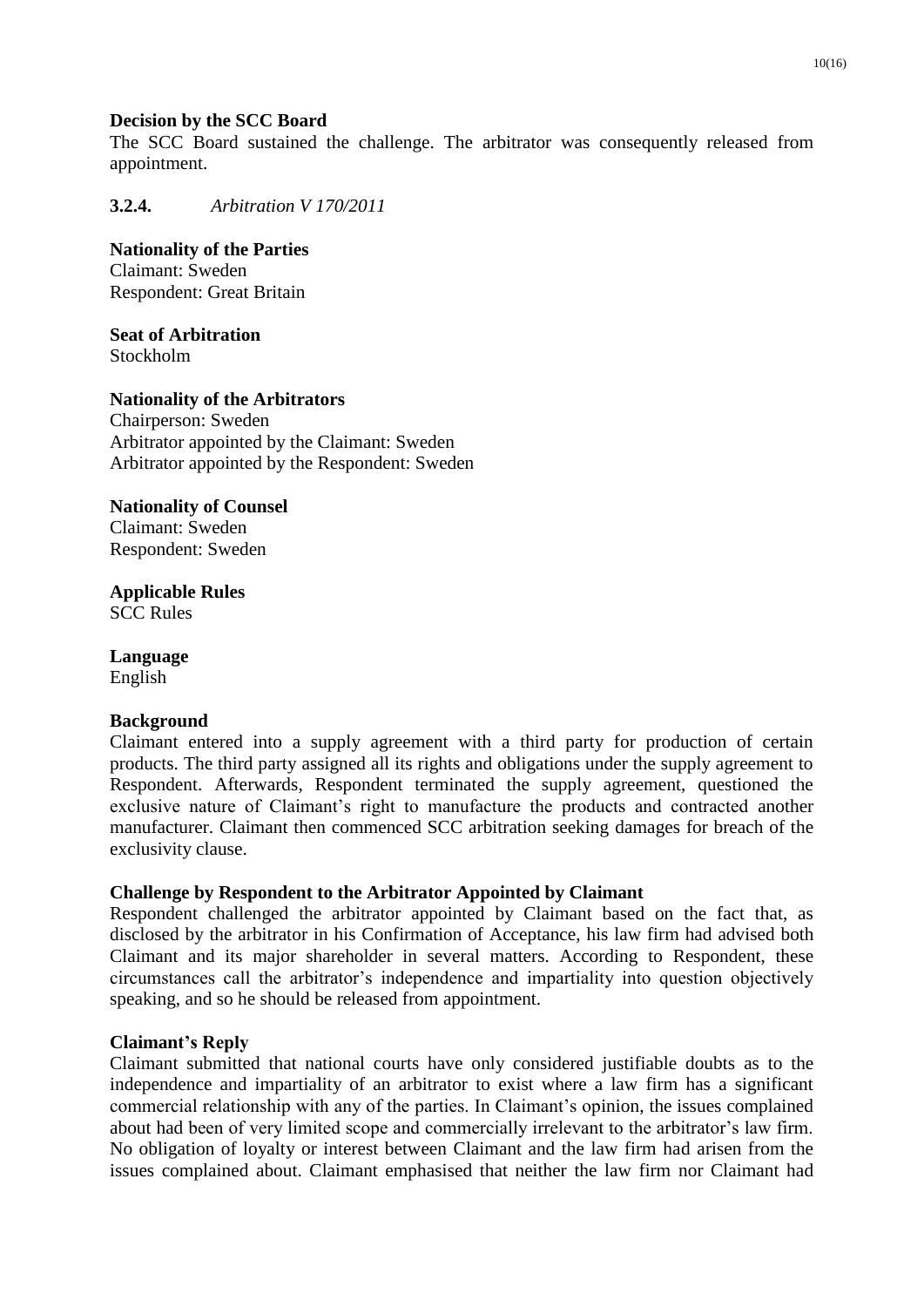considered the arbitrator barred from accepting instructions from opposing parties to Claimant for ethical reasons.

Claimant noted, lastly, that if a lawyer is to be considered disqualified as soon as the law firm where he or she practices has had any instructions from one of the parties, in principle all lawyers at law firms would be barred from acting as arbitrators whenever a big company is party to the dispute. For that purpose, Claimant relied on the IBA Guidelines Orange List.

## **Arbitrator's reply to the challenge**

The arbitrator did not submit any comment on the challenge.

#### **Decision by the SCC Board**

The SCC Board sustained the challenge. The arbitrator was consequently released from appointment.

**3.2.5.** *Arbitration V 174/2011*

**Nationality of the Parties** Claimant: Belgium Respondent: Sweden

**Seat of Arbitration** Stockholm

## **Nationality of the Arbitrators**

Chairperson: Danish Arbitrator appointed by the Claimant: Sweden Arbitrator appointed by the Respondent: Sweden

#### **Nationality of Counsel**

Claimant: Sweden Respondent: Sweden

**Applicable Rules** SCC Rules

**Language** English

#### **Background**

The Parties entered into a settlement agreement regarding a worldwide exclusive license agreement, which, among others, provided for cooperation between them. According to Claimant, Respondent was in breach of the agreement because it failed to share the relevant income with Claimant, and because, in breach of the exclusivity provisions, it entered into an agreement with a third party. Claimant commenced SCC arbitration seeking damages.

#### **Challenge by Claimant to the Arbitrator Appointed by Respondent**

Claimant challenged the arbitrator appointed by Respondent based on the circumstance, disclosed by the arbitrator in his Confirmation of Acceptance, that the latter's law firm had recently represented Respondent in a dispute with a close connection to this one. According to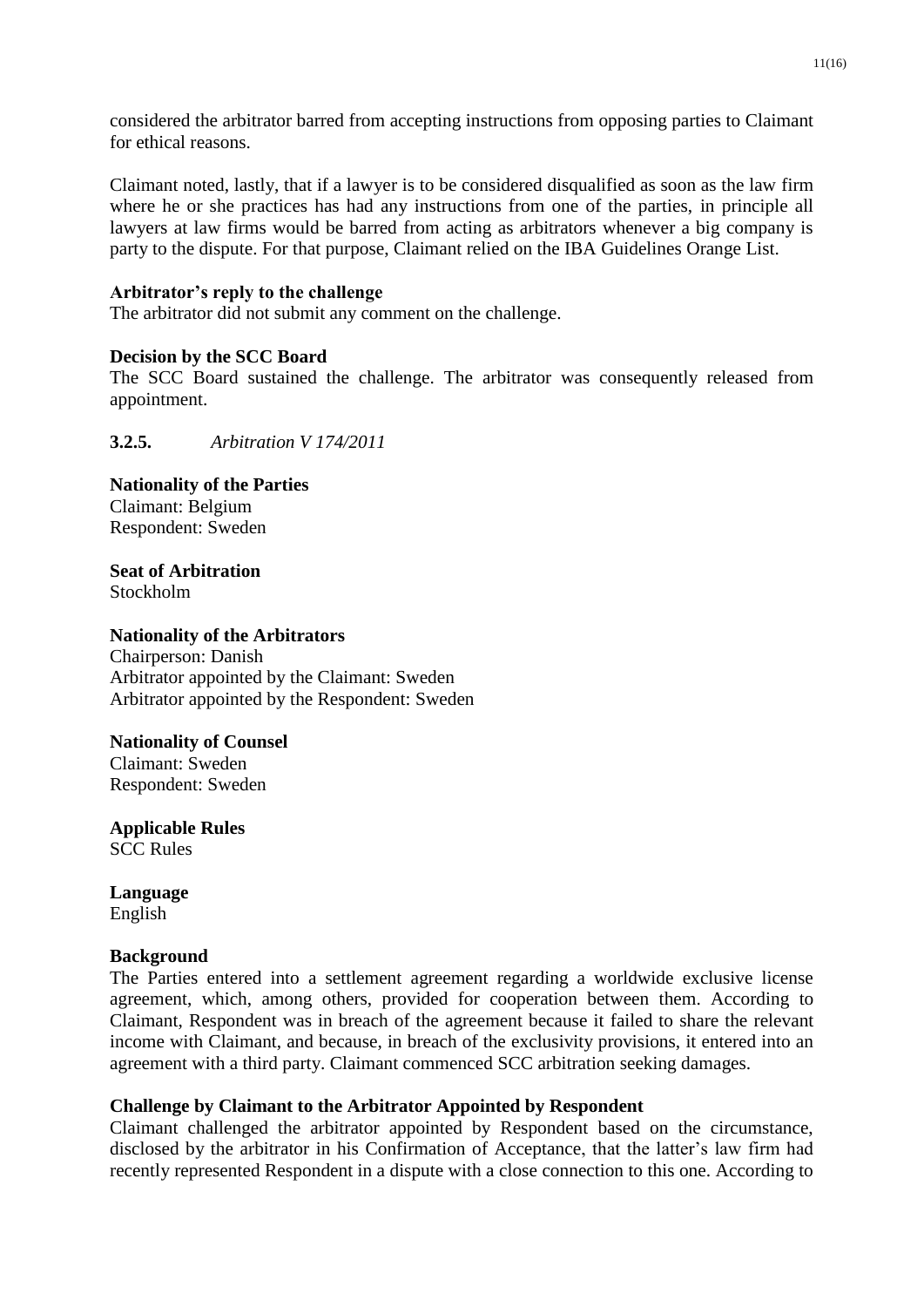Claimant, this circumstance not only gave rise to justifiable doubts as to the arbitrator's independence and impartiality, but it also created a conflict of interest for any lawyer in the arbitrator's law firm to act as arbitrator where Respondent or a closely connected party is involved.

## **Respondent's Reply**

Respondent did not submit any comment on the challenge.

## **Arbitrator's reply to the challenge**

The arbitrator explained that the matter disclosed by him had finalized more than six (6) months ago and that during the past thirty six (36) months his law firm had not handled any other assignments with any relation to any entity in Respondent's company group.

## **Decision by the SCC Board**

The SCC Board sustained the challenge. The arbitrator was consequently released from appointment.

**3.2.6.** *Arbitration V 177/2011*

**Nationality of the Parties** Claimant: Sweden Respondent: Sweden

**Seat of Arbitration** Stockholm

#### **Nationality of the Arbitrators**

Chairperson: Sweden Arbitrator appointed by the Claimant: Sweden Arbitrator appointed by the Respondent: Sweden

**Nationality of Counsel** Claimant: Sweden

Respondent: Sweden

**Applicable Rules** SCC Rules

**Language** Swedish

#### **Background**

The Parties entered into a construction agreement by means of which Claimant undertook to perform some works for Respondent. According to Claimant, Respondent changed the construction documents on several occasions. This led to a delay in the works causing Claimant lost time and money since it had not been able to perform the work it had planned from the beginning. Claimant commenced SCC arbitration seeking damages and compensation.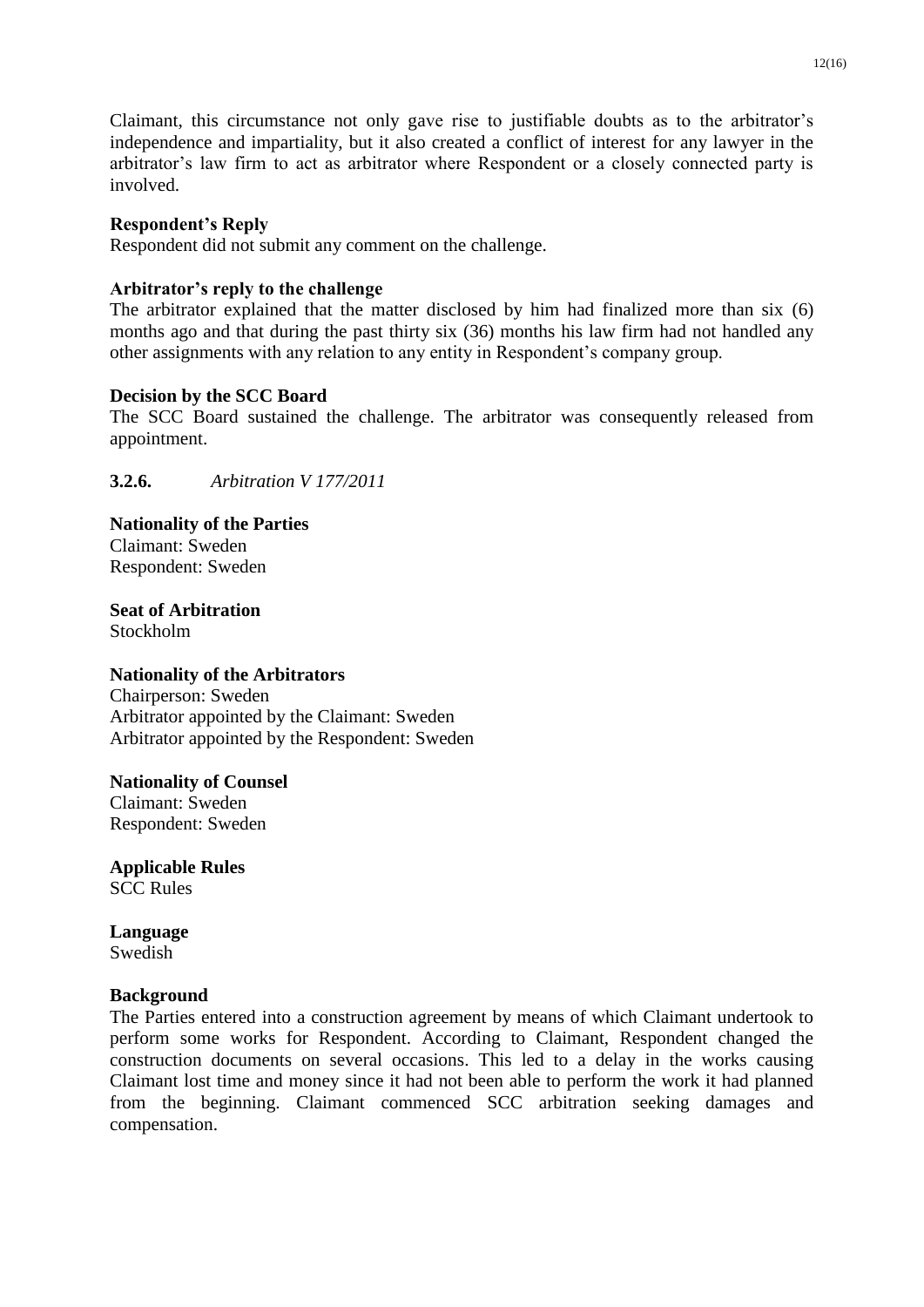## **Challenge by Respondent to the Arbitrator Appointed by Claimant**

Respondent challenged the arbitrator appointed by Claimant based on two circumstances. First, that the arbitrator was acting as counsel in another matter where the law firm representing Respondent was acting as counsel for the counter-party. Second, that until a few months before the filing of this Request for Arbitration the arbitrator had acted as counsel for Claimant in a dispute before national courts. According to Respondent, these circumstances, which were disclosed by the arbitrator in his Confirmation of Acceptance, diminished confidence in his independence and impartiality as arbitrator in this case.

## **Claimant's Reply**

Claimant opposed the challenge arguing that the circumstances did not imply that the arbitrator was not independent or impartial, in that the first circumstance was not contemplated in any of the lists of the IBA Guidelines.

## **Arbitrator's reply to the challenge**

The arbitrator did not submit any comment on the challenge.

## **Decision by the SCC Board**

The SCC Board sustained the challenge. The arbitrator was consequently released from appointment.

**3.2.7.** *Arbitration V 081/2012*

#### **Nationality of the Parties** Claimant: Sweden

Respondent: Sweden

**Seat of Arbitration** Stockholm

## **Nationality of the Arbitrators**

Chairperson: Sweden Arbitrator appointed by Claimant: Sweden Arbitrator Appointed by Respondent: Sweden

**Nationality of Counsel** Claimants: Sweden Respondent: Sweden

**Applicable Rules** SCC Rules

**Language** Swedish

#### **Background**

Claimant purchased from Respondent a property in order to perform some construction on it. After the construction works had begun, soil contamination in the property was discovered. Claimant thus initiated SCC arbitration seeking compensation for damages.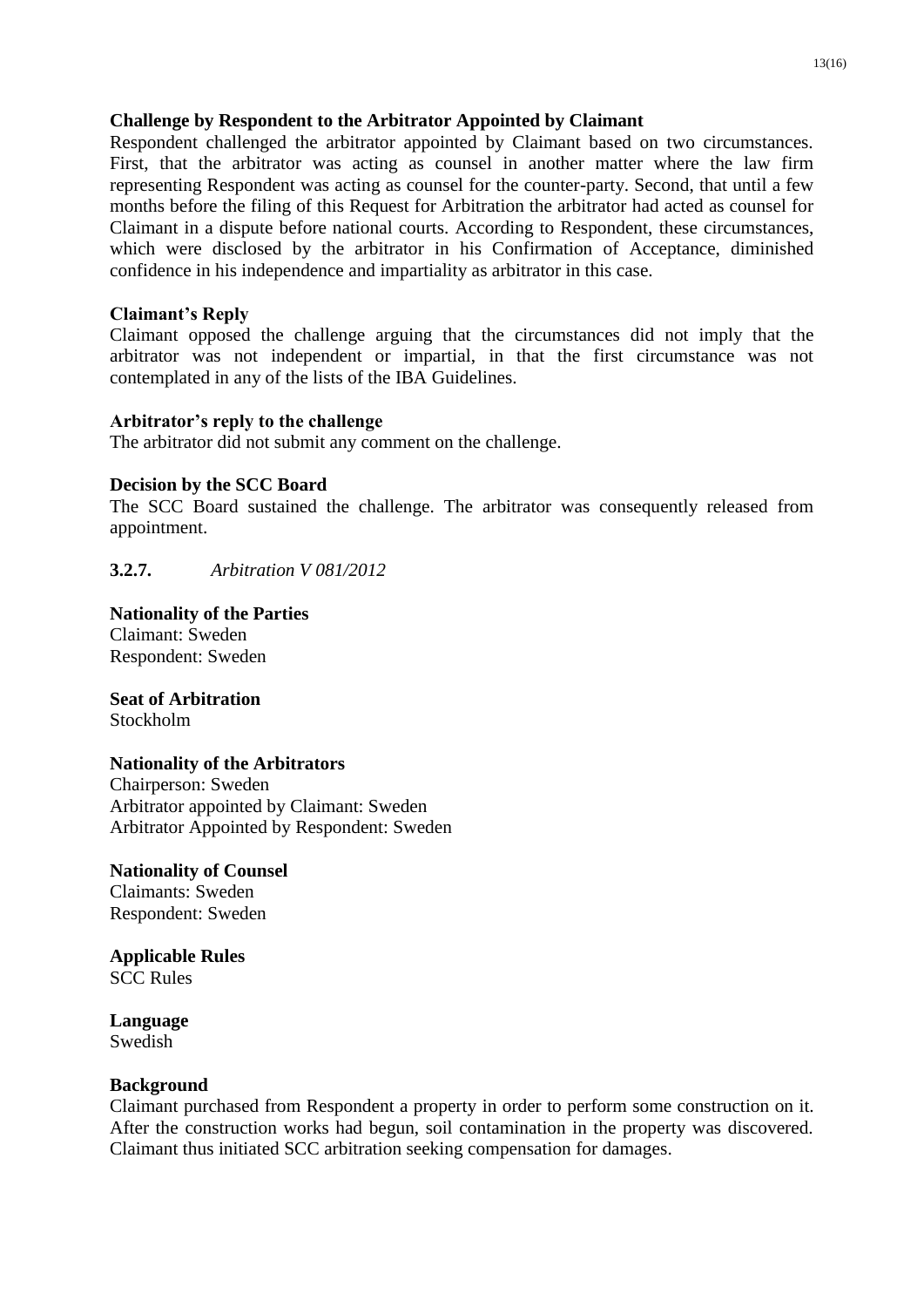## **Challenge by Respondent to the Arbitrator Appointed by Claimant**

Respondent challenged the arbitrator appointed by Claimant based on the fact that the arbitrator's law firm had previous engagements with Claimant within the three (3) year period established in paragraph 3.1.4 of the IBA Guidelines Orange List. Moreover, for Respondent the nature and areas covered in those previous engagements gave reasons to suppose that the arbitrator's law firm may have advised Claimant on how to handle this dispute. Additionally, Respondent asserted that the arbitrator's law firm was advising Claimant in a matter which had many similarities to the subject matter of this dispute. Finally, Respondent accused the arbitrator of failing to disclosure all circumstances which gave rise to justifiable doubts as to his independence and impartiality.

## **Claimant's Reply**

Claimant explained that the arbitrator had not been personally involved in the matters handled by his law firm for Claimant. Claimant also asserted that the matters handled by the law firm were not significant for Claimant from a commercial perspective and that they did not generate considerable income for the law firm. According to Claimant the three matters handled by the arbitrator's law firm for Claimant were all concluded and unrelated to this dispute. Additionally, Claimant affirmed that the IBA Guidelines are only general guidelines and in some cases a three (3) year period is too long. In any case, for Claimant those matters would fall under paragraph 4.2.1 of the IBA Guidelines Green list, which do not raise doubts as to the impartiality of an arbitrator.

Regarding the current advice provided by the arbitrator's law firm to Claimant, the latter established that it was true that that law firm was advising it on some issues concerning contract interpretation. This situation could fall under paragraph 3.4.1 of the IBA Guidelines Orange List, but in this case there was no objective information – from the perspective of a third party – raising justifiable doubts as to the arbitrator's impartiality and independence. Finally, Claimant explained that the arbitrator's law firm had not accepted any commission to manage a dispute where subject-matter was similar to that in this case, and that the arbitrator had fulfilled his duty of disclosure.

## **Arbitrator's reply to the challenge**

The arbitrator stated that he had not been personally involved in the matters handled by his law firm for Claimant, and that none of the allegations raised by Respondent against him could demonstrate that he lacked the independence or impartiality required for acting as arbitrator in this case.

#### **Decision by the SCC Board**

The SCC Board sustained the challenge. The arbitrator was consequently released from appointment.

**3.2.8.** *Arbitration V 078/2012*

**Nationality of the Parties** Claimant: Poland Respondent: Denmark

**Seat of Arbitration** Stockholm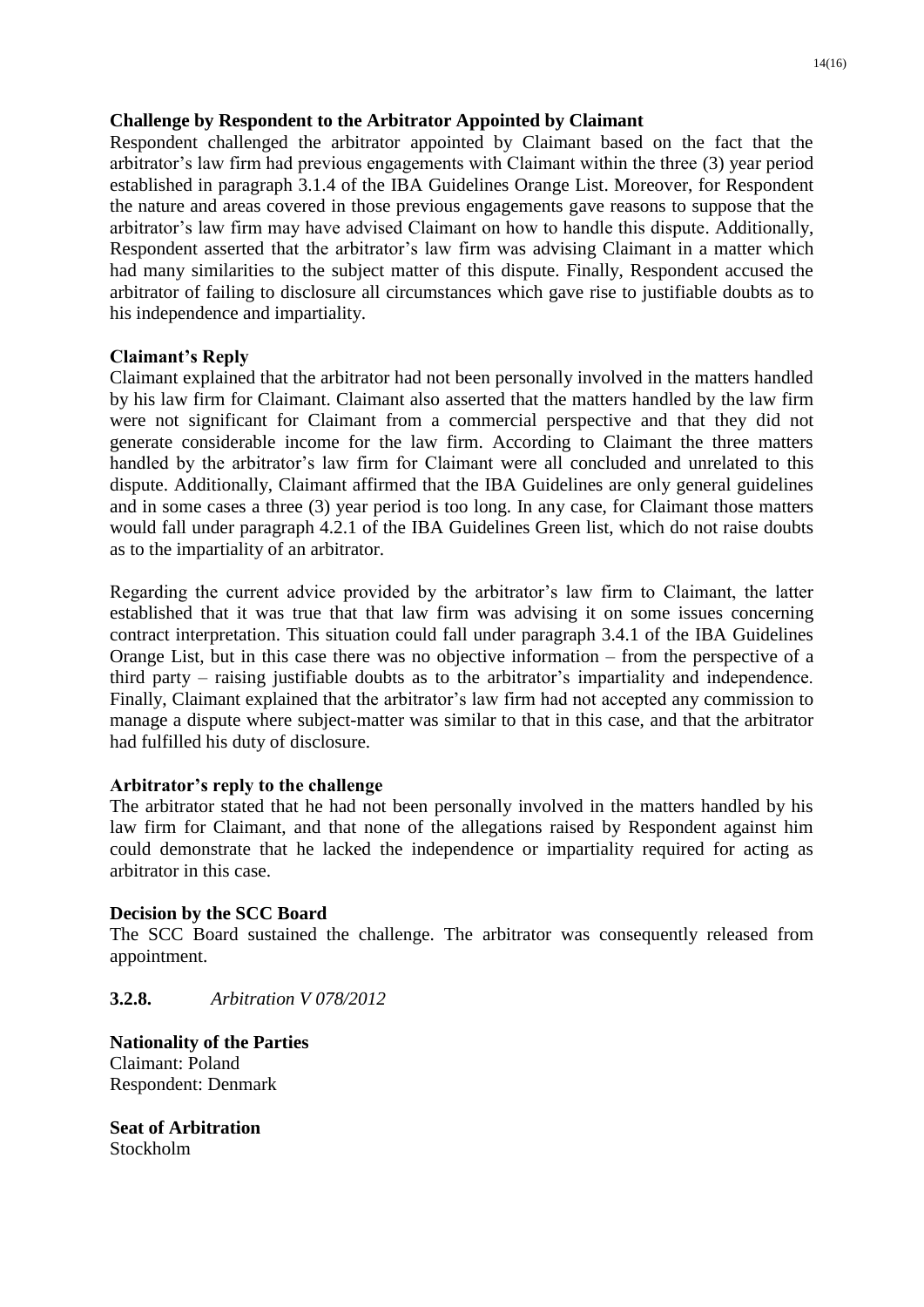## **Nationality of the Arbitrators**

Chairperson: To be appointed Arbitrator appointed by Claimant: Denmark Arbitrator Appointed by Respondent: Denmark

## **Nationality of Counsel**

Claimants: Denmark Respondent: Denmark

## **Applicable Rules**

SCC Rules

## **Language**

To be determined by the Arbitral Tribunal.

## **Background**

The Parties entered into an agreement by means of which Claimant provided Respondent with trained staff for performance of the latter's services. Claimant initiated SCC arbitration seeking payment of a total of ten (10) allegedly unpaid invoices.

## **Challenge by Respondent to the Arbitrator Appointed by Respondent**

In its Confirmation of Acceptance, the arbitrator appointed by Respondent disclosed that he had previously been hired by Respondent on a day to day basis to provide services from 2008 to 2012. Based on this circumstance, Claimant challenged the arbitrator appointed by Respondent. According to Claimant, an arbitrator with a connection such as that between the challenged arbitrator and Respondent was not impartial and was unsuitable to act as arbitrator. Claimant further explained that Respondent's Managing Director and the arbitrator were longtime friends and/or professional colleagues.

## **Respondent's Reply**

Respondent's reply was limited to asserting that the appointment of the arbitrator in this proceeding did not violate the arbitration rules.

## **Arbitrator's reply to the challenge**

The arbitrator did not submit any comments on the challenge.

## **Decision by the SCC Board**

The SCC Board sustained the challenge. The arbitrator was consequently released from appointment.

## **4. Conclusion**

The cases and Board decisions reviewed in this article provide evidence that it is possible to identify some firm SCC practices on challenges to arbitrators. Indeed, there is a consistent SCC practice of sustaining challenges based on the arbitrator's and/or his/her law firm's previous or current professional involvement with one of the parties. Influenced by the IBA Guidelines, the SCC Board has repeatedly considered that previous professional engagements of the arbitrator or his/her law firm with a party does give rise to justifiable doubts as to the arbitrator's independence and impartiality.